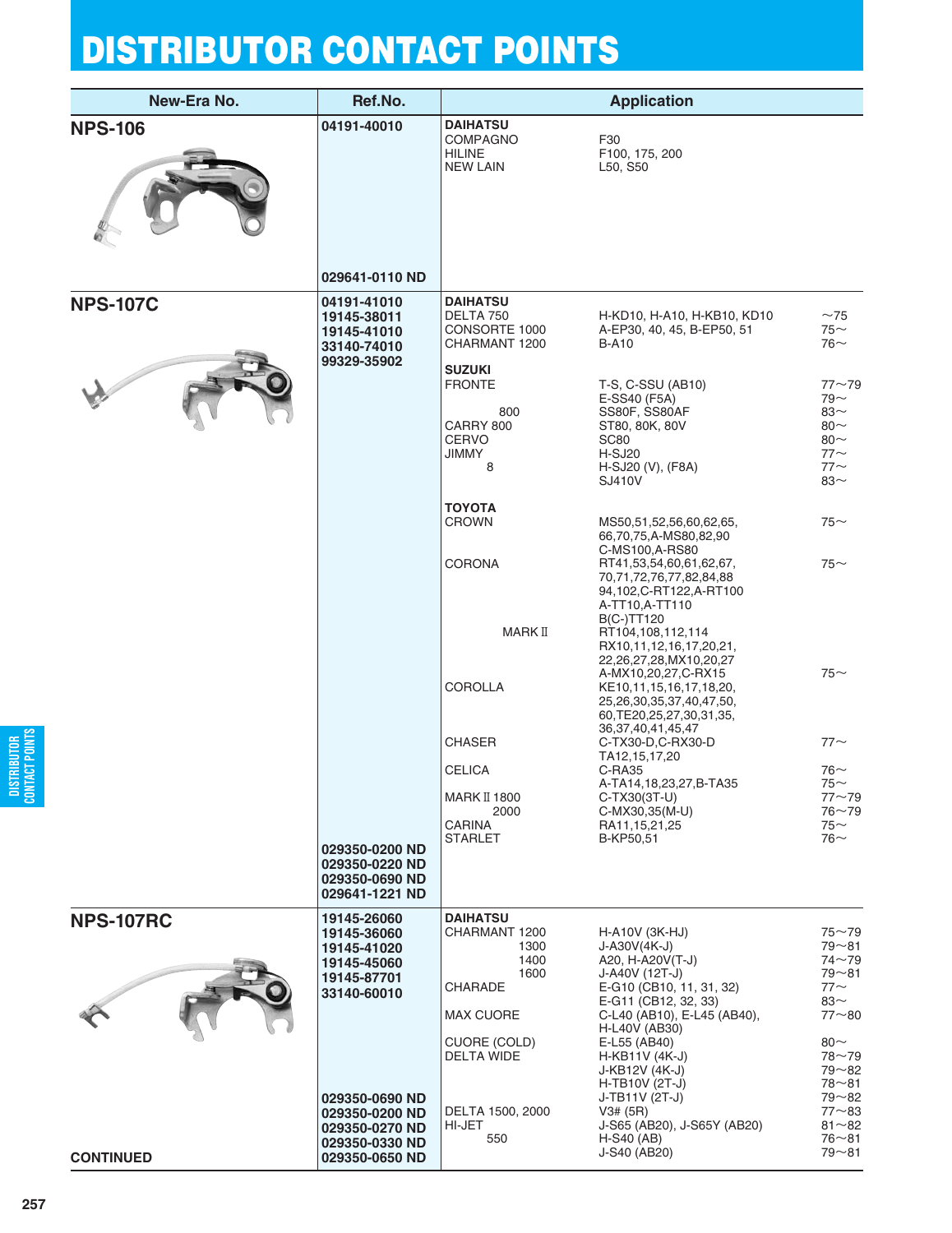| New-Era No.            | Ref.No.                          |                                    | <b>Application</b>                         |                        |
|------------------------|----------------------------------|------------------------------------|--------------------------------------------|------------------------|
| <b>NPS-107RC</b>       | 19145-26060                      | <b>DAIHATSU</b>                    |                                            |                        |
|                        | 19145-36060                      | HI-JET 55 WIDE                     | H-S60 (AB)                                 | $77 - 81$              |
|                        | 19145-41020                      |                                    | J-S60 (AB20)                               | 79~81                  |
|                        | 19145-45060                      | <b>TAFT GRAN</b>                   | H-F20 (12R-J)<br>J-F20 (12R-J)             | $76 - 80$<br>$80 - 81$ |
|                        | 19145-87701<br>33140-60010       |                                    |                                            |                        |
|                        |                                  | <b>SUZUKI</b>                      |                                            |                        |
|                        |                                  | <b>FRONTE</b><br>T-S               | LC-20 (LC10W)<br>A-SS10, E-SS12-20         | $73 - 76$<br>$76 - 79$ |
|                        |                                  |                                    | (T4A, T5A)                                 |                        |
|                        |                                  | HATCH55                            | H-SH10 (LJ50)                              |                        |
|                        |                                  |                                    | E-SS30 (T5B)                               | $79 -$                 |
|                        |                                  | CARRY 55<br>55WIDE                 | H-ST10, 11(V) (LJ50)<br>H-ST20 (LJ50)      | 76<br>$76-$            |
|                        |                                  |                                    | H-ST20V, 30 (V) (LJ50)                     | $79 -$                 |
|                        |                                  | JIMMY 55                           | H-SJ10 (V) (LJ50)                          |                        |
|                        |                                  | <b>CERVO</b>                       | E-SS20 (T5A)                               | $79 -$                 |
|                        |                                  | <b>ALTO</b>                        | <b>H-SS30V (T5B)</b>                       |                        |
|                        |                                  | <b>TOYOTA</b>                      |                                            |                        |
|                        |                                  | <b>CROWN</b>                       | MS60,62,66,70,80,82,87,                    | $75$ ~                 |
|                        |                                  |                                    | 90, H-MS87, RS60, 80                       |                        |
|                        |                                  | 1800<br>2000                       | J-TX47V(13T-J)<br>$H-MS87V(M-J)$           | $79 - 80$<br>$75 - 79$ |
|                        |                                  |                                    | J-MS117V(M-J)                              | $79 - 83$              |
|                        |                                  | <b>CORONA</b>                      | A-RT103,C-RT123,H-RT108                    | $75$ ~                 |
|                        |                                  |                                    | RT100,102,104,106,108,                     | $75$ ~                 |
|                        |                                  |                                    | 112,114<br>TT100,110,H-TT106               | $75$ ~                 |
|                        |                                  | CORONA 1600                        | H-TT137V(2T-J)                             | $78 - 79$              |
|                        |                                  |                                    | J-TT138V(12T-J)                            | $79 - 81$              |
|                        |                                  | MARK II                            | MX10,20,27,H-RX17,<br>RX 11,12,17,21,22,27 | $75$ ~                 |
|                        |                                  | <b>CELICA</b>                      | RA21,25,TA20,22,27                         | $75$ ~                 |
|                        |                                  | <b>CARINA</b>                      | A-RA13,14                                  | $75$ ~                 |
|                        |                                  |                                    | C-RA31, RA11, 15                           |                        |
|                        |                                  | <b>COROLLA</b>                     | TA10,15,12,17,H-TA16,19<br>TE3#,4#,H-TH36  | $75$ ~<br>$75$ ~       |
|                        |                                  |                                    | KE25,3#,4#,H-KE26,36                       |                        |
|                        | 029350-0690 ND                   | <b>STARLET</b>                     | B-KP50,51,H-KP37                           | $75$ ~                 |
|                        | 029350-0200 ND<br>029350-0270 ND | <b>HILUX</b>                       | RN22,20,25,H-RN20,25<br>H-RH12,14,17       | $75$ ~<br>$75$ ~       |
|                        | 029350-0330 ND                   | <b>LAND CRUISER</b>                | <b>FJ56</b>                                | $75$ ~                 |
| <b>VENTILATED TYPE</b> | 029350-0650 ND                   |                                    |                                            |                        |
| <b>NPS-108</b>         | 39146-4302                       | <b>ISUZU</b>                       |                                            |                        |
|                        | 39146-4312                       | <b>GEMINI</b>                      | PF50, B-PE50, B-PF60 (G161Z)               | $75 - 78$              |
|                        | 39146-4317                       | 1600                               | PF50 (G161Z)                               | $76 - 78$              |
|                        | 8-94206144-0                     | 1800<br>117 COUPE                  | PF60E (G180Z)<br>A-PF95 (G180)             | $77 - 78$<br>$75 - 79$ |
|                        | 8-94206145-0                     | 1800                               | PA95N (S) (G180Z)                          | $76 - 77$              |
|                        | 8-94208408-0                     | XG2000                             | PA96W (G200W)                              | 78                     |
|                        |                                  | <b>FLORIAN</b>                     | A-PA30, H-PA20                             | $75 - 79$              |
|                        |                                  | 1800<br>CHEVROLET TROOPER,         | PA30 (G180Z)                               | $76 - 78$              |
|                        |                                  | CARIBE 442                         |                                            |                        |
|                        |                                  |                                    |                                            |                        |
|                        |                                  | <b>SUBARU</b><br><b>LEONE 1400</b> | B-A26, 27, E-A32, 33                       | $75 - 80$              |
|                        |                                  | 1600                               | EA71                                       | $79 -$                 |
|                        |                                  | 1800                               | EA81                                       | $79 -$                 |
|                        | 029350-0550 ND                   | SUBARU 600                         |                                            | $79 - 81$              |
|                        | 029350-0660 ND                   |                                    |                                            |                        |
| <b>NPS-108R</b>        | 19145-14010                      | <b>TOYOTA</b>                      |                                            |                        |
|                        |                                  | <b>TERCEL</b>                      |                                            |                        |
|                        |                                  |                                    |                                            |                        |
|                        |                                  |                                    |                                            |                        |
|                        |                                  |                                    |                                            |                        |
|                        |                                  |                                    |                                            |                        |
|                        |                                  |                                    |                                            |                        |
|                        |                                  |                                    |                                            |                        |
|                        |                                  |                                    |                                            |                        |
| <b>VENTILATED TYPE</b> |                                  |                                    |                                            |                        |

DISTRIBUTOR<br>CONTACT POINTS **CONTACT POINTS DISTRIBUTOR**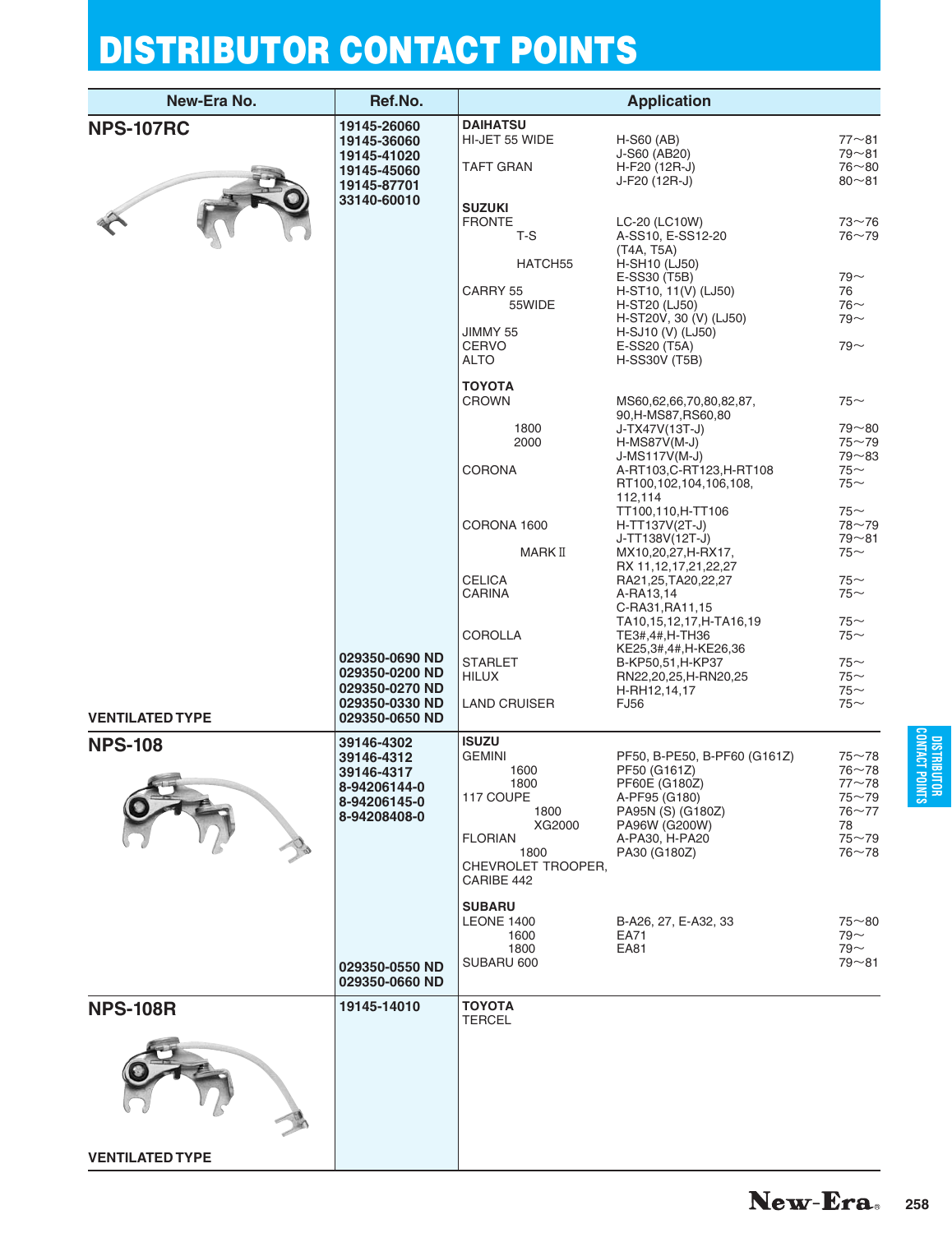| New-Era No.                               | Ref.No.                                                                                                                                                                      |                                                                                                                                                                                                                                                                                                           | <b>Application</b>                                                                                                                                                                                                                                                                        |                                                                                                                                                |
|-------------------------------------------|------------------------------------------------------------------------------------------------------------------------------------------------------------------------------|-----------------------------------------------------------------------------------------------------------------------------------------------------------------------------------------------------------------------------------------------------------------------------------------------------------|-------------------------------------------------------------------------------------------------------------------------------------------------------------------------------------------------------------------------------------------------------------------------------------------|------------------------------------------------------------------------------------------------------------------------------------------------|
| <b>NPS-113R</b><br><b>VENTILATED TYPE</b> | 19145-37030                                                                                                                                                                  | <b>TOYOTA</b><br><b>TERCEL</b>                                                                                                                                                                                                                                                                            |                                                                                                                                                                                                                                                                                           |                                                                                                                                                |
| <b>NPS-203</b>                            | 22145-16515                                                                                                                                                                  | <b>HONDA</b>                                                                                                                                                                                                                                                                                              |                                                                                                                                                                                                                                                                                           |                                                                                                                                                |
|                                           | 22145-18005<br>22145-71301<br>30105-590-075<br>30105-634-005<br>30105-657-005<br>39146-2102<br>89146-4111<br>9-82311518-0<br>9-82315088-0<br>9-82311515-0<br>$(9402 - 2297)$ | CIVIC CVCC 1500<br>1200, 1300<br><b>ISUZU</b><br>117 COUPE<br>1800XE<br><b>BELLETT</b><br><b>FLORIAN</b><br><b>ENGINE</b><br>ELF, BUS<br><b>FASTER</b><br>CHEVROLET LUV<br><b>NISSAN</b>                                                                                                                  | PA90E190AE, 95E, 95HW<br><b>PA95</b><br><b>PR95</b><br>PA30, PA20FBC (G161EB)<br>G201<br>TLG, BLG<br>KB20AD, 20BD                                                                                                                                                                         | $73-$<br>$76-$<br>$73-$<br>$73-$<br>$71 -$<br>$71 -$<br>$73~\sim$                                                                              |
|                                           |                                                                                                                                                                              | <b>BLUEBIRD</b><br><b>TRUCK</b><br><b>VIOLET</b><br><b>SUNNY</b><br><b>CHERRY</b><br><b>JUNIOR</b><br><b>CABSTAR</b><br>CARAVAN<br><b>CLIPPER</b><br><b>SKYLINE</b><br><b>PATROL</b><br><b>BUS</b><br><b>FAIRLADY</b><br><b>CEDRIC</b><br>LAUREL<br><b>SUBARU(FUJI)</b><br>FF-1 1300<br><b>LEONE 1200</b> | 410, 510, 610<br>411, 521, 620<br>710, KP710, P710W, P710WK<br>B10, 110, 210, KPB110-GT<br>E10, PE10, PE10H, KPE10<br>130, 41, 140<br>521, 620, A321<br>E20<br>650<br>10, 106<br>60, 73<br>680, 690, 681<br>30, HS30E<br>H130-BV, 230,<br>C <sub>130</sub><br>A44A, 15A<br>A25C, 22C, 22J | $65 - 75$<br>$71$ $\sim$<br>$73 - 74$<br>$66 - 74$<br>$70~\sim$<br>$71 -$<br>$73-$<br>$70-$<br>$72-$<br>$70 -$<br>$72$ ~<br>$70~\sim$<br>$75-$ |
|                                           | 4461-3330AY HI                                                                                                                                                               | 1400<br><b>COUPE 1400</b><br>SUBARU 600                                                                                                                                                                                                                                                                   | A22A, 22<br>VAN 1200,1400,1600 A33 (EA63, EA71)                                                                                                                                                                                                                                           | $72$ ~<br>$77$ ~<br>73∼<br>$77 - 78$                                                                                                           |
| <b>NPS-203R</b>                           | 22145-78506                                                                                                                                                                  | <b>NISSAN</b><br>LAUREL                                                                                                                                                                                                                                                                                   | C130, KC30T                                                                                                                                                                                                                                                                               | $68-$                                                                                                                                          |
|                                           |                                                                                                                                                                              | <b>MARINE ENGINE</b>                                                                                                                                                                                                                                                                                      | KC30, KC30A, KPC30T<br>KPC30<br>KPC30AT, C130<br>GA135, HA145, HA170                                                                                                                                                                                                                      | $70~\sim$<br>$73 - 74$<br>$73-$                                                                                                                |
| <b>VENTILATED TYPE</b>                    | 4461-4330AY HI                                                                                                                                                               |                                                                                                                                                                                                                                                                                                           |                                                                                                                                                                                                                                                                                           |                                                                                                                                                |
| <b>NPS-207</b>                            | 22145-A5500<br>22145-A5501<br>9-82316109-0<br>$(9402 - 1072)$                                                                                                                | <b>ISUZU</b><br>CHEVROLET LUV (2EA)<br><b>NISSAN</b><br><b>BLUEBIRD</b>                                                                                                                                                                                                                                   | P510, 512, L510 [USA]                                                                                                                                                                                                                                                                     | $72 - 74$                                                                                                                                      |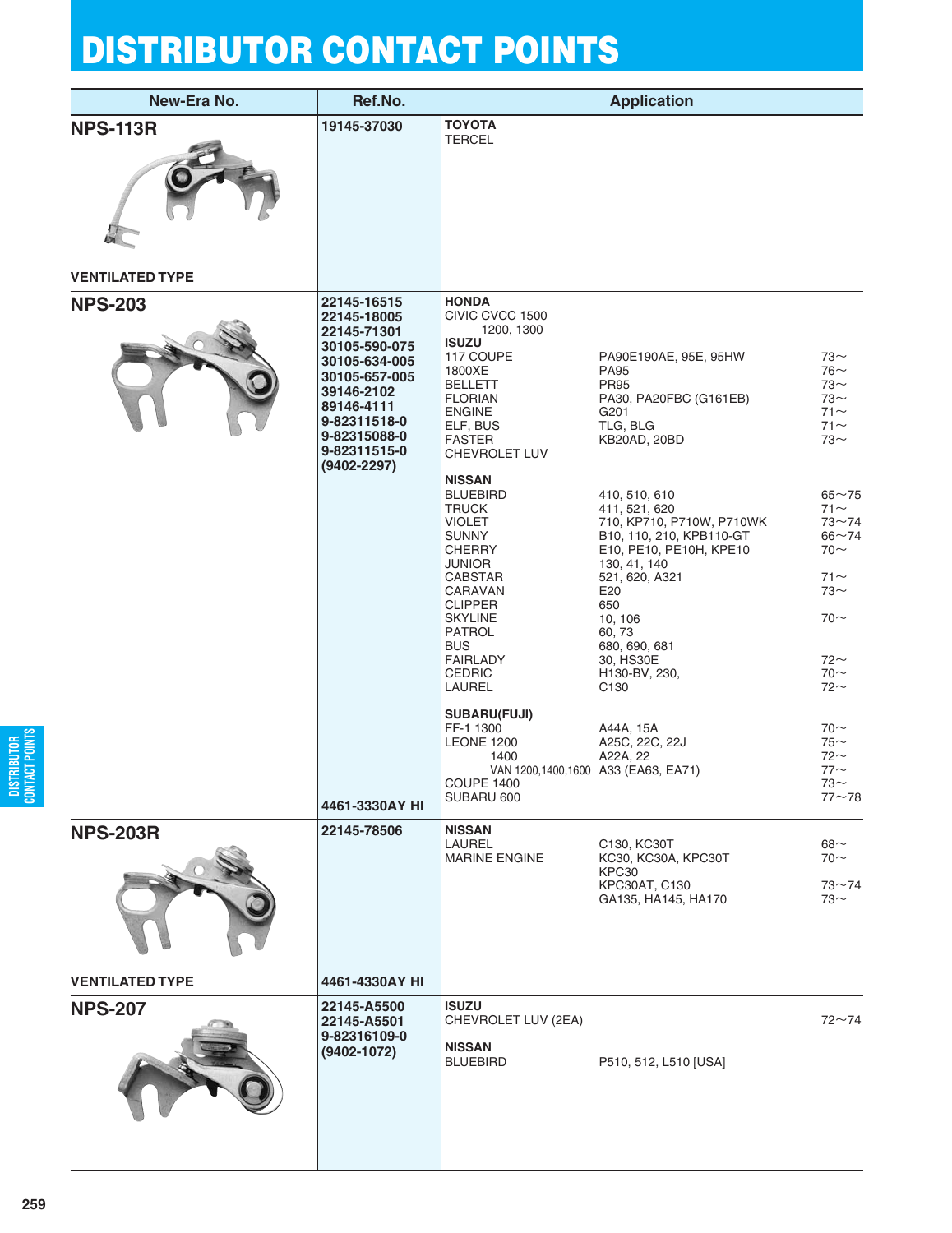| New-Era No.    | Ref.No.                                                                                                                              |                                                                                                                                                                                                                                                                                                                                                                                                                                                                                                                                                                                          | <b>Application</b>                                                                                                                                                                                                                                                                                                                                                                                                                                                                                                                                                                                              |                                                                                                                                                                                                                                                                                                                                                                                                                             |
|----------------|--------------------------------------------------------------------------------------------------------------------------------------|------------------------------------------------------------------------------------------------------------------------------------------------------------------------------------------------------------------------------------------------------------------------------------------------------------------------------------------------------------------------------------------------------------------------------------------------------------------------------------------------------------------------------------------------------------------------------------------|-----------------------------------------------------------------------------------------------------------------------------------------------------------------------------------------------------------------------------------------------------------------------------------------------------------------------------------------------------------------------------------------------------------------------------------------------------------------------------------------------------------------------------------------------------------------------------------------------------------------|-----------------------------------------------------------------------------------------------------------------------------------------------------------------------------------------------------------------------------------------------------------------------------------------------------------------------------------------------------------------------------------------------------------------------------|
| <b>NPS-208</b> | 22145-18006<br>22145-73416<br>22145-78507<br>22145-89900<br>22145-U6002<br>30105-679-005<br>49146-7011<br>5-81300018-0<br>89146-4821 | <b>HONDA</b><br>CIVIC (EE)<br><b>ISUZU</b><br>117 COUPE<br>1800XE<br><b>BELLETT</b><br><b>FLORIAN</b><br><b>ENGINE</b><br>ELF, BUS<br><b>FASTER</b><br>CHEVROLET LUV                                                                                                                                                                                                                                                                                                                                                                                                                     | PA90E190AE, 95E, 95HW<br><b>PA95</b><br><b>PR95</b><br>PA30, PA20FBC (G161EB)<br>G <sub>201</sub><br>TLG, BLG<br>KB20AD, 20BD                                                                                                                                                                                                                                                                                                                                                                                                                                                                                   | $73-$<br>$76$ ~<br>$73-$<br>$73-$<br>$71 -$<br>$71$ ~<br>$73-$                                                                                                                                                                                                                                                                                                                                                              |
|                |                                                                                                                                      | <b>NISSAN</b><br><b>CEDRIC VAN</b><br>2000<br>BLUEBIRD HT 1600<br><b>VAN 1600</b><br>VIOLET 1400<br>HT 1400<br>AUSTER 1400<br><b>SUNNY 1200</b><br>1400<br>1500<br>FF 1300<br>CALIF<br>COUPE1400<br>VAN, VAN 1400, TRUCK 1200<br>1300, VAN 1200, CAB 1200<br>PULSAR 1200<br>1300<br>1400<br>CAB 1200<br><b>CHERRY</b><br>CAB 1200<br>CAB 1400<br><b>TRUCK</b><br>1800<br><b>CLIPPER</b><br>CABALL<br><b>CIVILIAN</b><br>CABSTAR<br><b>HOMER</b><br>CARAVAN<br><b>COACH</b><br>VANETTE<br>1400<br><b>MARCH 1000</b><br><b>PATROL</b><br><b>CABIN CRUISER</b><br><b>GLORIA VAN</b><br>2000 | (L20, L20E, L20S)<br>(H20)<br>(L16)<br>(Z18S, Z16S, L16, L16S)<br>(A14S)<br>(L14)<br>(A14S)<br>(A12A)<br>(A14S)<br>(A15E)<br>(E13S)<br>(A14E)<br>(E535, E13S)<br>(A12, A14)<br>(A12, A13S)<br>(A12A)<br>(E13S)<br>(A14E, A14S)<br>(A12)<br>(A12)<br>(A12)<br>(A14)<br>F II 1200, F II 1200VAN, F II 1400<br>(A12, A14T)<br>(A12, A15, J15, J16, L18)<br>(L18S)<br>(H20)<br>(H20, H20S)<br>(H20, H20S)<br>(H20, H20S, J15, J16)<br>(H20, H20S, J15, J16)<br>(H20S, J15, J16)<br>(A12, H20S)<br>(A12, A13S, A14)<br>(A14, A16S)<br>(MA10)<br>(P40, PF40)<br>(H30, Y44)<br>(L20, L20E, L20S)<br>(H <sub>20</sub> ) | $75$ ~<br>$73\sim$<br>$73 - 77$<br>$75$ ~<br>$76-$<br>$73 - 75$<br>$76$ ~<br>78, 80<br>$79 - 80$<br>81<br>81<br>79<br>$76-$<br>$73-$<br>$73 - 79$<br>$79 - 80$<br>82<br>$78 - 79$<br>$75 - 78$<br>$78 - 79$<br>78∼<br>$74 - 80$<br>$73\sim$<br>$79 -$<br>$74 - 75$<br>$74 - 75$<br>$75 - 79$<br>$74 - 80$<br>$79 - 83$<br>74 $\sim$<br>$75$ ~<br>$75$ ~<br>$78-$<br>$82 - 83$<br>$79 - 81$<br>$80 - 81$<br>$75$ ~<br>$73$ ~ |
|                | 44A5-13301 HI<br>44A5-13301Z HI<br>T100T21271 MI                                                                                     | <b>SUBARU(FUJI)</b><br>LEONE VAN 1600<br>1600, 1800                                                                                                                                                                                                                                                                                                                                                                                                                                                                                                                                      | EA71                                                                                                                                                                                                                                                                                                                                                                                                                                                                                                                                                                                                            | 80 $\sim$<br>$77 - 81$                                                                                                                                                                                                                                                                                                                                                                                                      |
| <b>NPS-209</b> | 22145-60A20                                                                                                                          | <b>NISSAN</b><br><b>TSURU</b>                                                                                                                                                                                                                                                                                                                                                                                                                                                                                                                                                            | E15 [MEXICO]<br>B11 [MEXICO]                                                                                                                                                                                                                                                                                                                                                                                                                                                                                                                                                                                    | $84 - 88$                                                                                                                                                                                                                                                                                                                                                                                                                   |

DISTRIBUTOR<br>CONTACT POINTS **CONTACT POINTS DISTRIBUTOR**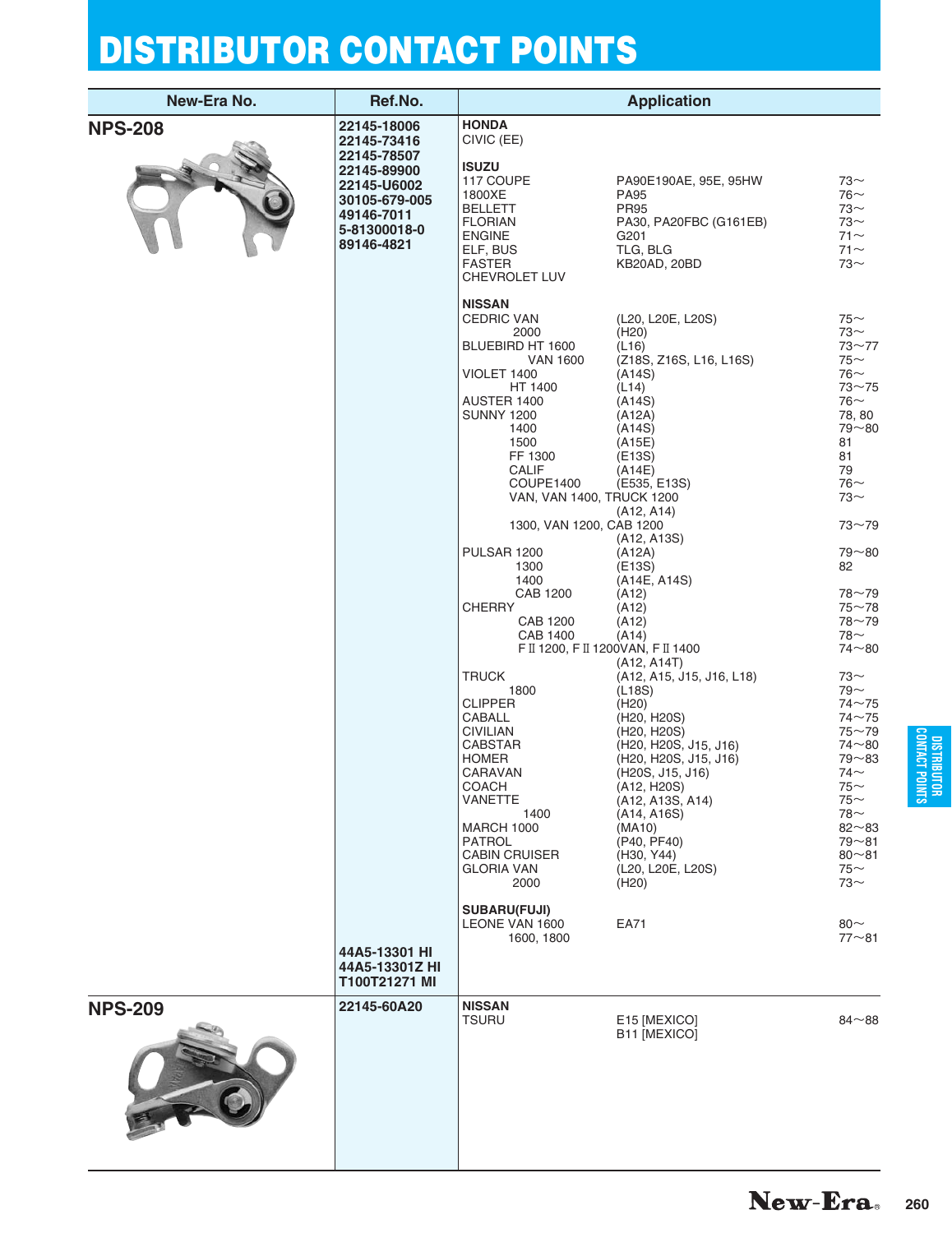| New-Era No.       | Ref.No.                        |                                                                                                                                                                                                                                             | <b>Application</b>                                                                                                                                                                                                                                                                                                              |                                                                                                                                                                                        |
|-------------------|--------------------------------|---------------------------------------------------------------------------------------------------------------------------------------------------------------------------------------------------------------------------------------------|---------------------------------------------------------------------------------------------------------------------------------------------------------------------------------------------------------------------------------------------------------------------------------------------------------------------------------|----------------------------------------------------------------------------------------------------------------------------------------------------------------------------------------|
| <b>NPS-209B</b>   | 22145-60A21                    | <b>NISSAN</b><br><b>TSURU</b>                                                                                                                                                                                                               | E15 [MEXICO]<br>B11 [MEXICO]                                                                                                                                                                                                                                                                                                    | $84 - 88$                                                                                                                                                                              |
| <b>NPS-210</b>    | 22145-W0400                    | <b>NISSAN</b><br><b>AUSTER</b><br>1800<br>VIOLET 1600<br>HT 1600<br>LAUREL 1800, 2000<br>SKYLINE 1600<br>1800<br>2000<br>BLUEBIRD 1600                                                                                                      | (Z16S)<br>(Z18S)<br>(Z16E)<br>(L16)<br>(Z18S, Z20S)<br>(Z16S)<br>(L18, Z18E, Z18S)<br>(Z20E, Z20S)<br>(Z16S)                                                                                                                                                                                                                    | $80 - 81$<br>79<br>81<br>78 $\sim$<br>$78-$<br>80<br>$78-$<br>$79 -$<br>$78-$                                                                                                          |
|                   |                                | 1800<br>2000, CA ENGINE<br>STANZA 1600<br>1800<br>GAZELLE 1800<br>2000<br>LEOPARD 1800<br>SILVIA 1800<br><b>VANETTE</b><br>CARAVAN, HOMY                                                                                                    | (Z18E, Z18ET, Z18S)<br>(Z20E, Z20S)<br>(Z16E, Z16S)<br>(Z18E, Z18S)<br>(Z18S)<br>(Z20E)<br>(Z18)<br>(Z18E, Z18S)<br>(Z20, Z20S)<br>(Z20S)                                                                                                                                                                                       | $79 -$<br>$79 -$<br>$78-$<br>$78~\sim$<br>79, 81<br>$79 -$<br>$80 -$<br>$78~\sim$<br>$80 -$<br>$78-$                                                                                   |
|                   | 44L7-13301 HI<br>T100T21371 MI |                                                                                                                                                                                                                                             |                                                                                                                                                                                                                                                                                                                                 |                                                                                                                                                                                        |
| <b>NPS-302(R)</b> | 0107-18-210                    | <b>MAZDA</b><br>FAMILIA 1000, 1200<br>TRUCK 1000, 1200<br>1000<br><b>BONGO 1000</b><br>1000 VAN<br><b>TITAN</b><br>T1500, T2000, E2000<br>L2000<br>T1500<br><b>PROCEED</b><br>CRAFT 1500, 1600<br>PARKWAY 26<br><b>TRUCK</b><br><b>JEEP</b> | SP2A, 2B, 2C, 2D, 2E, 2F<br>MP2B, 2C, 2D, 2E, 2F, 2G, 2H<br>MTA, MTC, STA, STB, STC, BTCV<br>BTA55, BTB65, BTC65<br><b>BPB55, BPC55</b><br><b>EXPORT</b><br>FPA75, FPA75E, FPAH<br>FPAV<br>TUC81, 85, TVB82<br>TVB32S, EVB12S, EVC12S<br>EVE <sub>12</sub><br>EVB, EVG, EVH, EVK<br><b>EXPORT</b><br>DUE91, 95<br><b>EXPORT</b> | $67 - 74$<br>$68 - 74$<br>73∼<br>$67 - 74$<br>73 $\sim$<br>$68 - 79$<br>$68 - 78$<br>$65 - 75$<br>$65 - 73$<br>$73 - 76$<br>$73 - 74$<br>$65 - 72$<br>$71 - 77$<br>$73 - 75$<br>$69 -$ |
|                   | T100T10571 MI                  |                                                                                                                                                                                                                                             |                                                                                                                                                                                                                                                                                                                                 |                                                                                                                                                                                        |
| <b>NPS-305</b>    | 0813-24-316                    | <b>MAZDA</b><br>COSMO<br>FAMILIA PRESTO ROTARY                                                                                                                                                                                              | L10<br>M10A, S10A, S10C                                                                                                                                                                                                                                                                                                         | $68 - 72$<br>$68 - 73$                                                                                                                                                                 |
|                   |                                | LUCE AP<br><b>ROTARY</b><br><b>CAPELLA ROTARY</b><br>SAVANNA AP<br><b>FAMILIA PRESTO ROTARY</b>                                                                                                                                             | LA22, LA22H<br><b>LA22S</b><br>M122B, M122C<br>M124KB, S102A, B, C<br><b>EXPORT</b>                                                                                                                                                                                                                                             | $72 - 73$<br>$69 - 73$<br>$70 - 71$<br>$71 - 73$<br>$70 - 72$                                                                                                                          |
|                   | T100T10574 MI                  | RX <sub>2</sub><br>SAVANNA                                                                                                                                                                                                                  | <b>EXPORT</b><br><b>EXPORT</b>                                                                                                                                                                                                                                                                                                  | $70 - 72$<br>$72 - 73$                                                                                                                                                                 |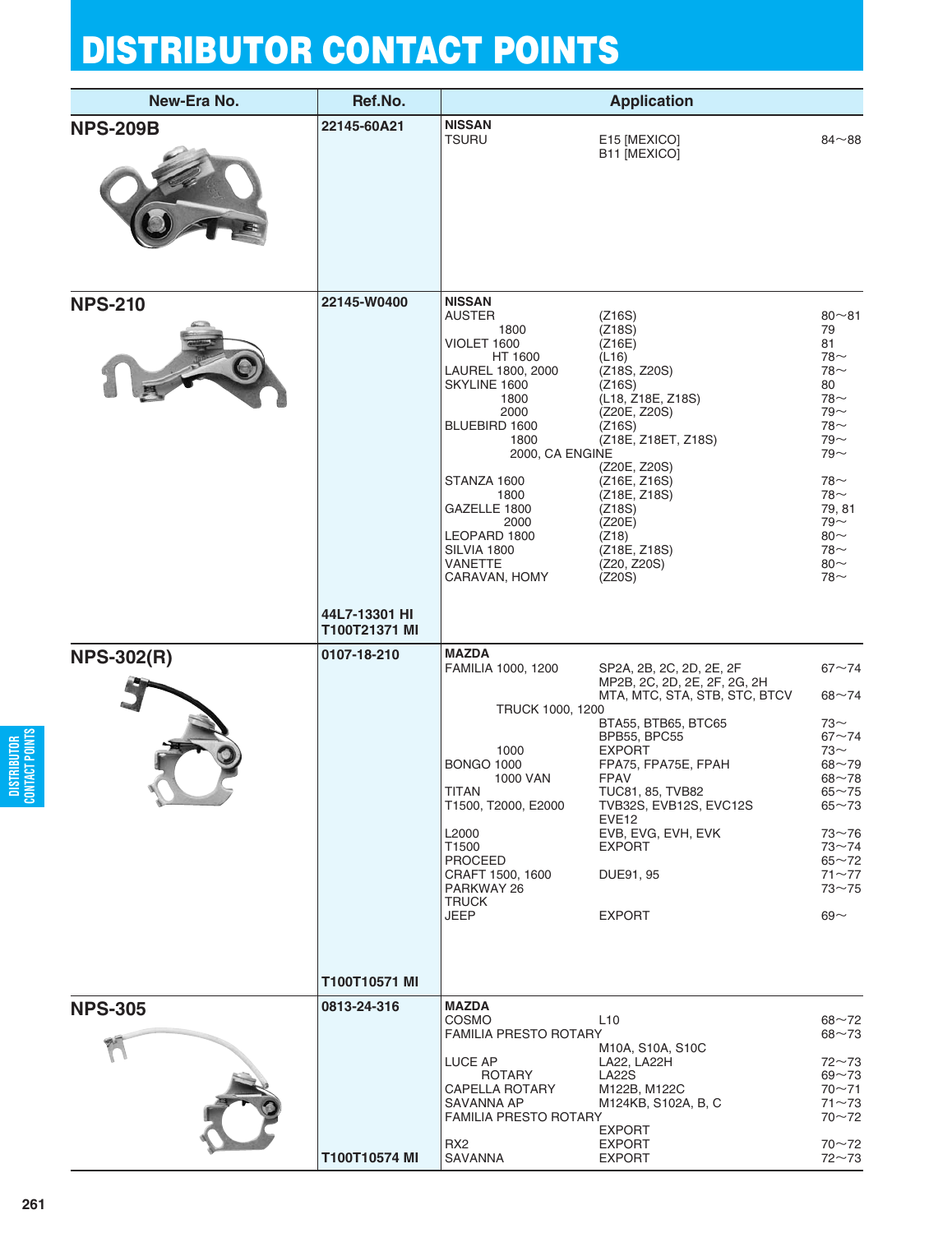| New-Era No.       | Ref.No.                                                         |                                                                                                                                                                                                                                                                              | <b>Application</b>                                                                                                                                                                                                                                                                               |                                                                                                                                                                                                                                        |
|-------------------|-----------------------------------------------------------------|------------------------------------------------------------------------------------------------------------------------------------------------------------------------------------------------------------------------------------------------------------------------------|--------------------------------------------------------------------------------------------------------------------------------------------------------------------------------------------------------------------------------------------------------------------------------------------------|----------------------------------------------------------------------------------------------------------------------------------------------------------------------------------------------------------------------------------------|
| <b>NPS-401</b>    | E43004247<br>K437610-1<br>MD602361<br>MD607395<br>T100T10573 MI | <b>MITSUBISHI</b><br><b>GALANT</b><br><b>LANCER</b><br>COLT<br><b>DELICA</b><br><b>MINICA</b><br><b>JEEP</b><br><b>ROSA</b><br><b>CANTER</b><br><b>FORKLIFT</b>                                                                                                              | A61<br>A71<br>A27, 23, 81, 82<br>T <sub>100</sub> , 120<br>A101VS, A101VE<br>J22, 34, 42, 52<br>B <sub>12</sub> , 13<br>T91, 93, 95, 97, JH4, 4G41<br>(KE42)                                                                                                                                     | $68 - 71$<br>$71$ ~<br>$68 - 73$<br>$68\sim$<br>$73 - 76$<br>$67 - 74$<br>$68 - 74$<br>$68 - 74$<br>$73 - 79$                                                                                                                          |
| <b>NPS-407</b>    | 0453-24-314<br>0494-24-314<br>(D67Z-12171A)                     | <b>MAZDA</b><br>FAMILIA PRESTO 1000, 1300<br>1300<br><b>GRAND FAMILIA</b><br><b>LUCE 1800</b><br><b>PROCEED</b><br>929<br>121<br>CAPELLA 1600                                                                                                                                | MP3A, 3B, 6B<br>MT2N, 2G, 6A, 6B, 6C<br>6BV, 6AV, 2DVL, 2AVF<br><b>EXPORT</b><br>SN3, B-SN4, MT2<br>LA2US, 2VH, 2VV<br>BTA67, BNA61, BNB61<br>EXPORT, C-LA3, E-LA4VS,<br>E-LA7V<br>EXPORT, C-CD2VC,<br>E-CD5VC<br>SNF, SNG, SNH, SNK, SNL<br>SN2, MN2                                            | $75$ ~<br>$73 - 75$<br>$75$ ~<br>$73 - 78$<br>73∼<br>$73 - 76$<br>$76 - 77$<br>$76 - 77$<br>$73 - 77$                                                                                                                                  |
| <b>NPS-408</b>    | T100T20872 MI<br>MD607101                                       | <b>MITSUBISHI</b><br><b>GALANT</b><br>1600<br>1850, 2000<br>1600, 1850<br>$\Sigma$ , $\Lambda$<br><b>COUPE</b><br>GTO 1700, 2000 A57CNUZ<br>LANCER<br>CELESTE 1600<br>CANTER, ROSA<br><b>FORKLIFT</b><br>CANTER<br><b>ROSA</b><br><b>JEEP</b><br>DODGE COLT<br><b>MINICA</b> | (4G32, G52B)<br><b>EXPORT</b><br>(4G32)<br>(4G51, 4G52)<br>A112, 114<br>CA115, 123A, 122A, BA114<br>(4G32)<br>(4G33, G33B)<br>(4G36)<br>(4G32, G32B)<br>(G32B, 4G32)<br>A73MNG<br>(4G53, 4G54)<br>(4G32, 4G33)<br>T206, 207, 216, 217<br>B205, 215<br>J26, H-J26, J38, 46, 55<br>C-A104AU, 104AE | $75 - 77$<br>$76$ ~<br>$75 - 77$<br>$75 - 77$<br>$75$ ~<br>$76$ ~<br>$75 - 77$<br>$75$ ~<br>$75 - 77$<br>$72 - 77$<br>$75 - 78$<br>$73 - 77$<br>75 $\sim$<br>$75 - 77$<br>$73 - 75$<br>$75-$<br>$74$ ~<br>$75-$<br>$75$ ~<br>$75 - 76$ |
| <b>NPS-409(R)</b> | T100T20872 MI<br>3823-24-314<br>(D67Z-12171A)<br>T100T21272 MI  | <b>MAZDA</b><br><b>GRAND FAMILIA</b><br><b>FAMILIA PRESTO</b><br>616<br><b>PROCEED</b><br>929<br>121<br><b>BONGO</b>                                                                                                                                                         | B-SN4A, B-SN3AV<br>EXPORT H-ST3AV, CV, EV<br>H-FA2T<br>EXPORT H-FA2T, MP3, SP3<br><b>EXPORT</b><br>EXPORT H-PE2V, BNA61,<br>BNB61<br><b>EXPORT</b><br><b>EXPORT</b><br>H-BA2TS, H-BA2N9                                                                                                          | $76 - 79$<br>$71 - 79$<br>$76 - 79$<br>$75 - 79$<br>$70~\sim$<br>$71 - 79$<br>$75-$<br>$75$ ~<br>$77 - 79$                                                                                                                             |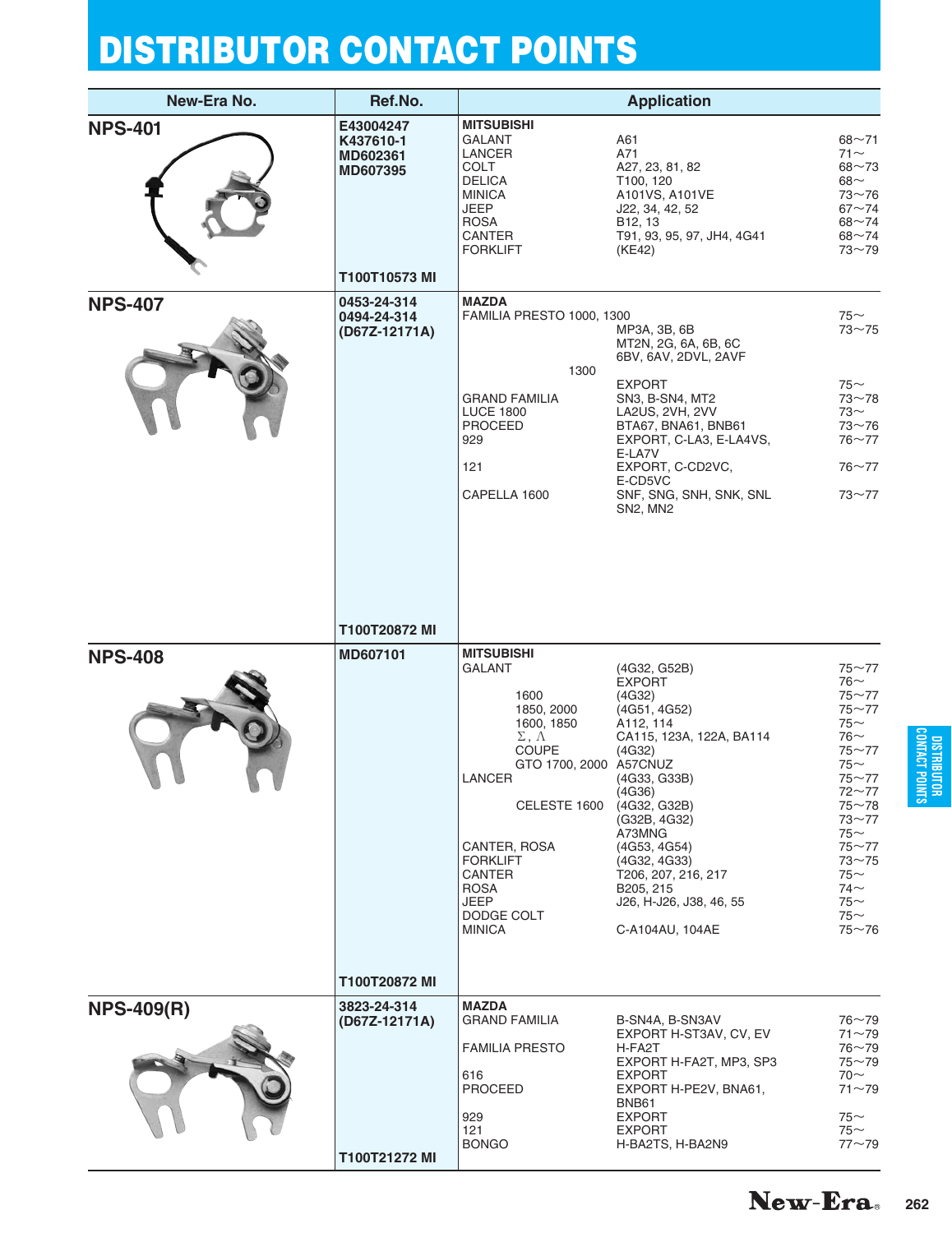| Ref.No.                      |                                                                                                                                                                                                                                   | <b>Application</b>                                                                                                                                                                                                       |                                                                                                                                                                                                           |
|------------------------------|-----------------------------------------------------------------------------------------------------------------------------------------------------------------------------------------------------------------------------------|--------------------------------------------------------------------------------------------------------------------------------------------------------------------------------------------------------------------------|-----------------------------------------------------------------------------------------------------------------------------------------------------------------------------------------------------------|
| MD607394                     | <b>MITSUBISHI</b>                                                                                                                                                                                                                 |                                                                                                                                                                                                                          |                                                                                                                                                                                                           |
| <b>CLARK No.</b><br>(909356) | <b>GALANT</b><br>1600<br>1700<br>1850, 2000<br>1400GL<br>1600GS<br><b>COUPE</b><br>Σ<br>$\Lambda$ 1600<br>2000<br>LANCER<br>1200<br>1400<br>1600<br>1400GL<br>1400SL                                                              | (4G32, 4G52, G52B)<br>(4G32, G32B)<br>(4G35)<br>(4G51, 4G52)<br>(4G33)<br>(4G32)<br>(4G32)<br>(G32B)<br>(4G52)<br>(4G1, 4G33, 4G36, G33B)<br>(G11, 4G36, 4G42)<br>(G12B, G33B, 4G33)<br>(G32B, 4G32)<br>(4G33)<br>(4G33) | $76 - 78$<br>$74$ $\sim$<br>$73 - 76$<br>$75 - 79$<br>73 $\sim$<br>$73 - 76$<br>$74 - 79$<br>78∼<br>$76 - 78$<br>$76 - 81$<br>73 $\sim$<br>$73$ ~<br>$73$ ~<br>$75 - 76$<br>$73 - 75$<br>$79 - 80$        |
|                              | EX1600<br><b>CELESTE</b><br><b>MIRAGE</b><br>1200, 1400<br>1600<br>ETERNA 1600<br>1850<br>2000<br><b>MINICA</b><br>360<br><b>AMI 550</b><br>B55 550<br>F5 550<br>580<br><b>FORTE 1600</b><br>TREDIA 1400<br>1600                  | E-A174A<br>(4G32, G32B)<br>(G12B, G3, 4G1)<br>(G11B, G12B, G32B)<br>(G32B)<br>(G32B)<br>(4G51)<br>(G52B)<br>(2G2, 2G23)<br>(2G10)<br>(2G23)<br>(2G23)<br>(2G22)<br>(2G22)<br>(4G32)<br>(G12B)<br>(G32)                   | $79 - 81$<br>$78 - 79$<br>$77$ ~<br>$77$ ~<br>$77$ ~<br>$76$ ~<br>$76 - 78$<br>$75 - 78$<br>81 $\sim$<br>$75 - 76$<br>$77$ ~<br>$77$ $\sim$<br>$76$ ~<br>$76$ ~<br>$78-$<br>$81 -$<br>$81 -$<br>$81 - 82$ |
|                              | <b>ROSA</b><br>PLYMOUTH ARROW<br><b>SAPPORO</b><br>DELICA STAR WAGON<br>VAN WIDE<br>DODGE CHALLENGER<br><b>COLT</b><br><b>CANTER</b><br>2000<br><b>JEEP</b><br><b>LIGHT BUS</b><br><b>ROSA</b><br><b>FORKLIFT</b><br>$COLT\Sigma$ | (4G53, 4G54)<br>(4G54)<br>(4G32)<br>(G32B)<br>(4G32)<br>(4G32)<br>(4G32)<br>(4G53, 4G54)<br>(4G53)<br>(4G52, 4G53, 4G54)<br>(4G53)<br>(4G35)<br>(4G32, 4G33, 4G52, 4G53)<br>(4G52)                                       | $75$ ~<br>78<br>78<br>$79 - 82$<br>77<br>$77$ ~<br>$75 - 77$<br>$75 - 79$<br>77<br>$75$ ~<br>$76 - 78$<br>78                                                                                              |
| T100T21271 MI                |                                                                                                                                                                                                                                   |                                                                                                                                                                                                                          |                                                                                                                                                                                                           |
| MD611245                     | <b>MITSUBISHI</b><br><b>PAJERO</b><br><b>MONTERO</b>                                                                                                                                                                              |                                                                                                                                                                                                                          |                                                                                                                                                                                                           |
|                              | T110X21771 MI                                                                                                                                                                                                                     | EX1400<br>CORDIA 1600                                                                                                                                                                                                    | E-A172A<br>(G32B, 4G32)                                                                                                                                                                                   |